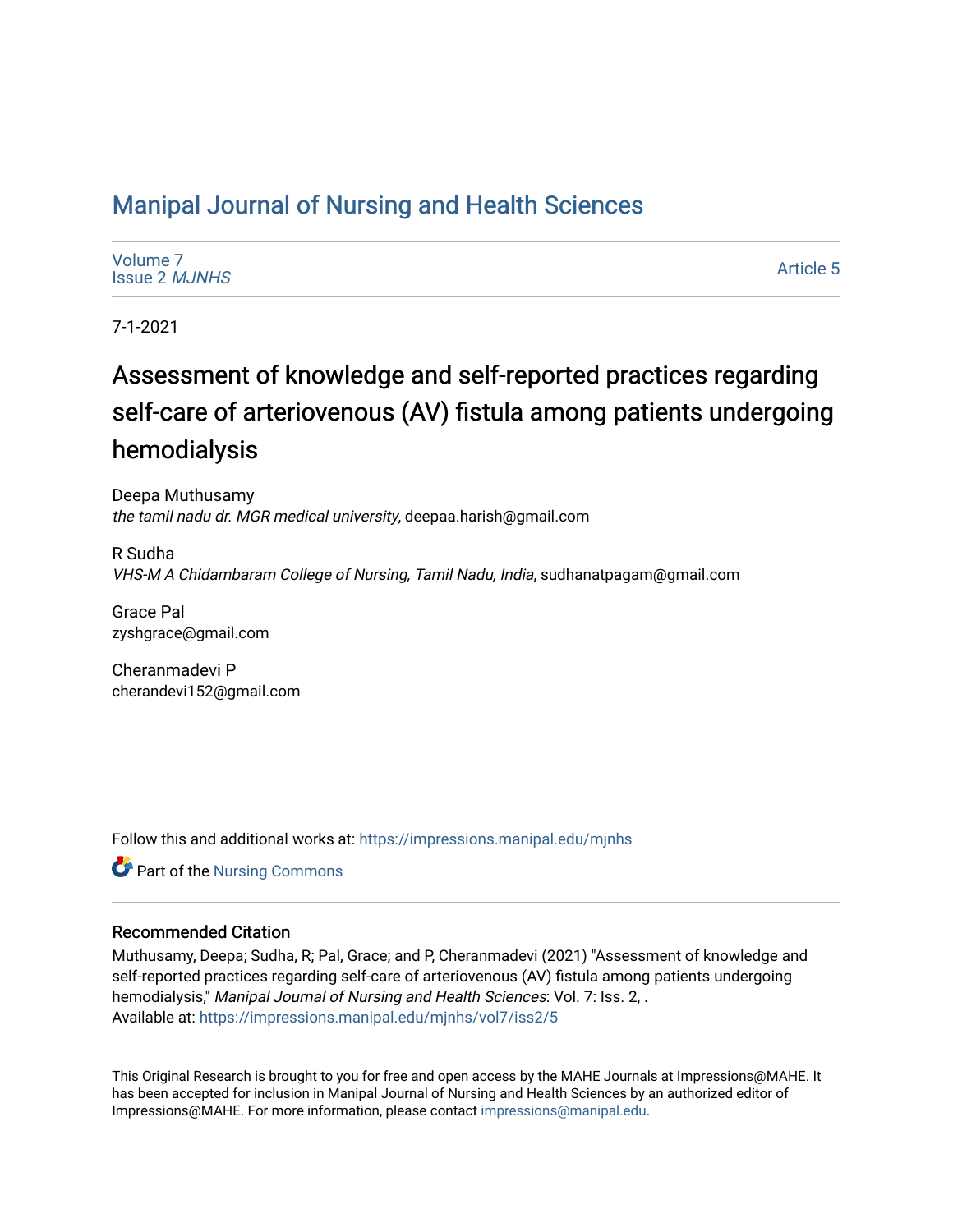# **Original Article**

# **Assessment of knowledge and self-reported practices regarding self-care of arteriovenous (AV) fistula among patients undergoing hemodialysis**

**Grace Pal, Deepa M\*, Cheranmadevi P, Sudha R**

Email: deepaa.harish@gmail.com

## **Abstract**

**Introduction:** End-stage renal disease (ESRD) occurs when chronic kidney disease reaches an advanced state. Among the available treatments for ESRD, hemodialysis is the most utilized treatment. To facilitate hemodialysis, an Arteriovenous (AV) fistula is created by connecting the artery to a vein. **Aim:** The present study aimed to assess the knowledge and practice regarding self-care of AV fistula among patients undergoing hemodialysis. **Methods:** A descriptive research study was conducted among 100 patients undergoing hemodialysis in selected hospitals, Chennai by non-probability purposive sampling technique. An interview guide that consists of semi-structured items was used to collect demographic and clinical data. Structured multiple-choice items and three-point Likert scale were used to assess knowledge and practice respectively. **Results:** The study findings revealed that the mean score (SD) for moderately adequate knowledge was 11.33 (0.51) and inadequate knowledge was 6.77 (1.89). The mean score (SD) for moderate practice was 30.36 (3.35) and poor practice was 16.22 (5.03). A low negative correlation was found between knowledge and practice towards self-care of AV fistula which was not statistically significant at a 5% level of significance. **Conclusion:** The study findings gave an insight that the patients undergoing hemodialysis had inadequate knowledge and poor practice regarding self-care of AV fistula. It also helped to understand the educational needs of patients and the nurses' responsibility towards imparting knowledge to enhance better practice.

*Keywords:* hemodialysis, knowledge, self-reported practice, self-care of arteriovenous fistula

#### **Introduction**

The kidneys are among the most vital organs of the human body which are essential for the homeostasis of the body's extracellular fluid. Kidney diseases can be classified as acute and chronic. Acute Kidney Injury (AKI) is a sudden episode of kidney failure or kidney damage that happens within a few hours or few days.

#### Grace Pal<sup>1</sup>, Deepa M<sup>2</sup>, Cheranmadevi P<sup>3</sup>, Sudha R<sup>4</sup>

- *<sup>1</sup> VHS-MA Chidambaram College of Nursing, Chennai, Tamil Nadu, India.*
- *<sup>2</sup> Professor, VHS-MA Chidambaram College of Nursing, Chennai, Tamil Nadu, India.*
- *<sup>3</sup> Lecturer, VHS-MA Chidambaram College of Nursing, Chennai, Tamil Nadu, India.*
- *<sup>4</sup> Principal, VHS-MA Chidambaram College of Nursing, Chennai, Tamil Nadu, India.*

Manuscript received: 7 April 2021 Revision accepted: 10 June 2021

\*Corresponding Author

Chronic Kidney Disease (CKD) is usually caused by a long-term disease, such as high blood pressure or diabetes that slowly damages the kidneys and reduces their function over time. Among the available treatments for CKD, hemodialysis is the most utilized treatment. There are three types of hemodialysis access: a fistula, a graft, and a catheter. An arteriovenous fistula (AVF) is a direct connection of an artery to a vein. Although AVF is the best access for dialysis, the fistula is susceptible to various complications such as blood hypoflow, thrombosis, aneurysms, infection, hand ischemia, hand edema, and cardiac overload. Healthcare members, as well as patients, are held responsible for maintaining the patency of AV fistula (Smeltzer, 2016).

AVF allows patients with CKD to get the treatment that is needed, serves as a lifeline to save their life. Patients must follow the self-care instructions given by the healthcare team members to maintain the patency

**How to cite this article:** Pal, G., Deepa, M., Cheranmadevi, P., & Sudha, R. (2021). Assessment of knowledge and self-reported practice regarding self-care of arteriovenous (AV) fistula among patients undergoing hemodialysis. *Manipal Journal of Nursing and Health Sciences*, *7* (2). 27-33.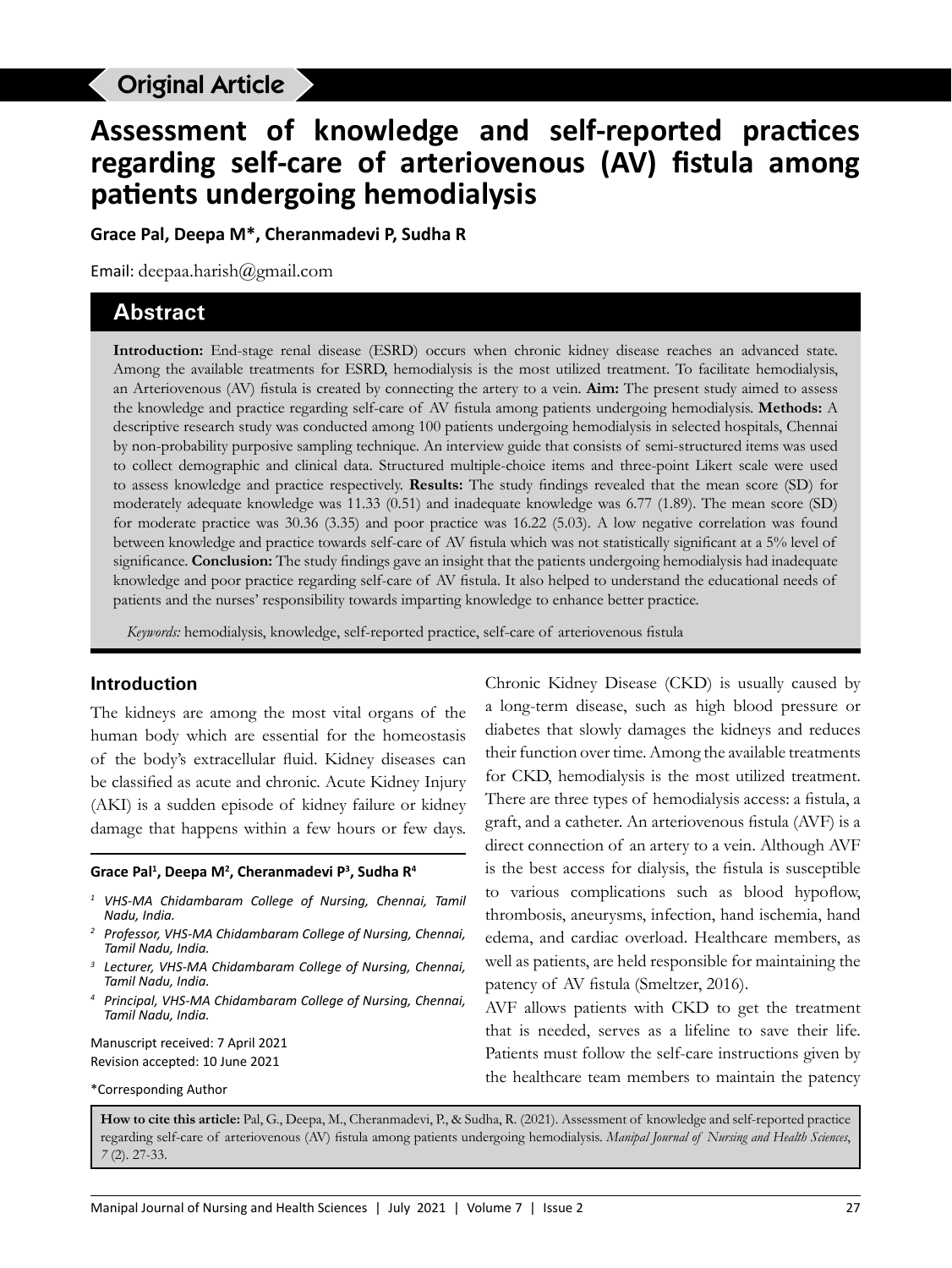of AVF and to protect their health. The complications associated with AVF can be prevented by keeping access clean and protected following a daily routine of self-care practices. Hence, the researcher felt the need to assess the knowledge and self-reported practices on self-care of AVF among patients undergoing hemodialysis.

## **Objectives**

The objectives of the study were:

- To assess the knowledge and self-reported practices regarding self-care of AV fistula among patients undergoing hemodialysis.
- To correlate the knowledge scores with selfreported practice scores regarding self-care of AV fistula among patients undergoing hemodialysis.
- To associate the knowledge score and self-reported practice score with demographic and clinical variables.

## **Material and Methods**

A quantitative research approach with the descriptive design was adopted to assess the knowledge and practice regarding self-care of AVF among patients undergoing hemodialysis in C.S.I Kalyani Multispeciality Hospital, Mylapore, and Fortis Multispeciality Hospital, Adyar, Chennai. The study population consisted of 100 patients undergoing hemodialysis through an AVF in selected settings. Patients both men and women who were aged between 40 and 60 years, undergoing hemodialysis for a period of six months to two years with AVF and could understand either Tamil or English were included in the study. Patients who were critically and mentally ill were excluded. A non-probability purposive sampling technique was used to select the samples.

The tool used for the study was a semi-structured questionnaire to elicit demographic and clinical data. Twenty structured multiple-choice items were utilized to assess the knowledge. Each item consisted of one correct answer and three distractors. Every correct answer was given a score of '1' and each wrong answer carried a '0' mark. The total score was 20. Then, the percentage was calculated and the scores were interpreted as adequate (>75%), moderately adequate

 $(51\%$  to 75%), and inadequate ( $\leq$ 50%). The three-point Likert scale was used to assess self-reported practices. It consisted of 25 statements including both positive (16) and negative (9) statements. The total score was 50. The scale legends were: never, sometimes, always and were scored as follows: for positive statements-Never (0), Sometimes (1), Always (2), for negative statements- Never (2), Sometimes (1), Always (0). Then, the percentage was calculated, and the scores were interpreted as: good - >75% (score of 38 - 50), moderate - 51% to 75% (score of 26 - 37) and poor  $\leq$ 50% (score of 0 - 25) practices. The tool was validated by one nephrologist and two medical surgical nursing experts. The reliability of the knowledge and practice tool was checked using the test-retest method. The reliability scores were 0.86 and 0.89 for the knowledge and practice tool respectively.

Institutional ethical committee approval was obtained. After obtaining informed consent from the patients, data were collected by the researcher. It took approximately 45 minutes to collect the data from each sample. Anonymity was maintained.

## *Data analysis*

Frequency and percentage distribution, mean and standard deviation were used to assess the level of knowledge and practice regarding self-care of AVF among patients receiving hemodialysis. The Pearson's coefficient of correlation was used to correlate the knowledge with practice regarding self-care of AV fistula among patients receiving hemodialysis. Chisquare test was used to associate the knowledge and practice regarding self-care of AV fistula among patients receiving hemodialysis with demographic and clinical variables.

## **Results**

The data presented in Table 1 shows that around 34% of the patients were in the age group of  $46 - 50$  years and  $31\%$  of them were in the age group of  $51 - 55$ years. The majority (57%) of the patients were males and 31% of the patients were having primary education. Maximum (47.5%) of them were self-employed and 27% of the patients were working in the private sector. Thirty-nine percent of the patients belonged to the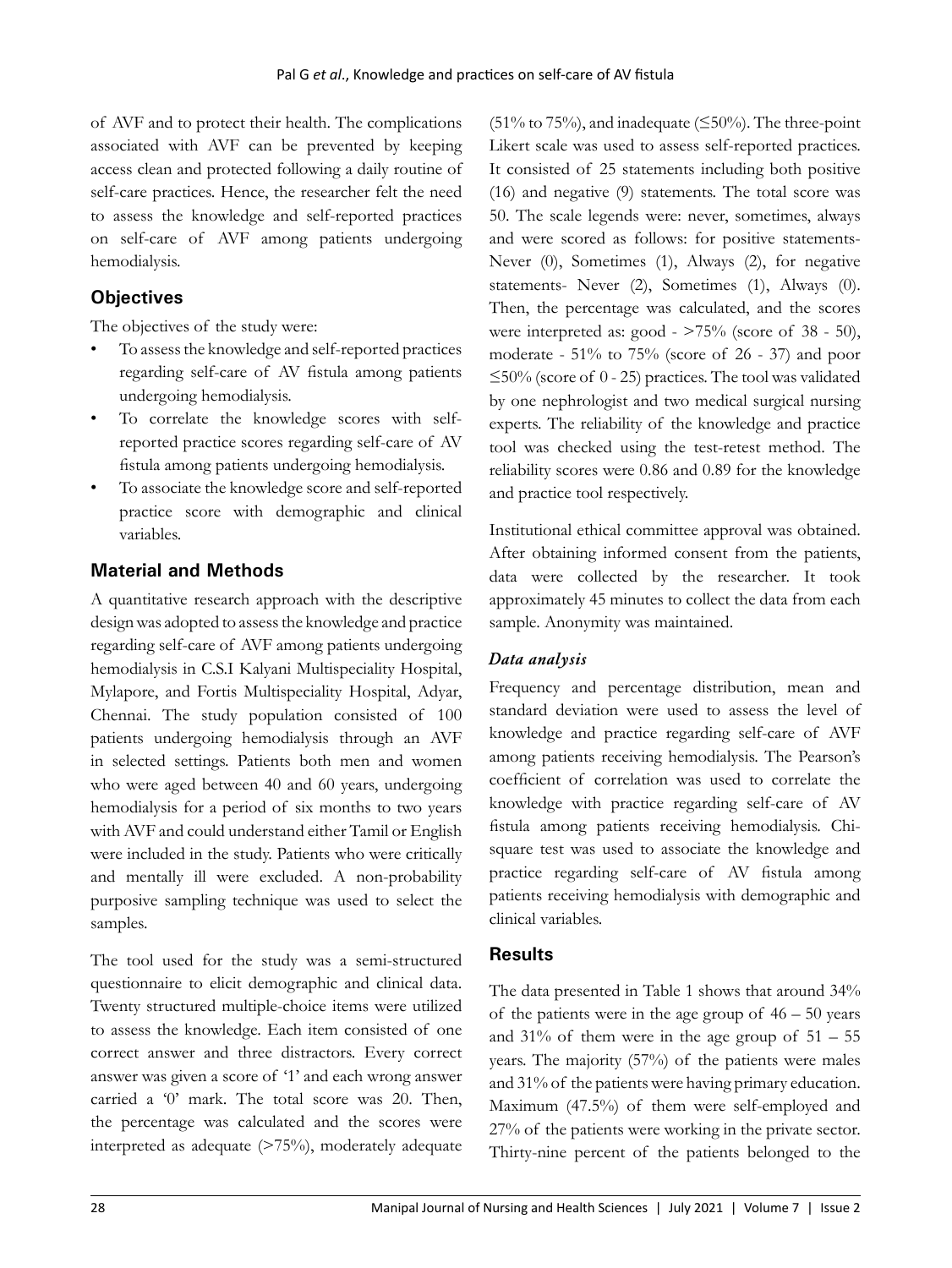#### **Table 1**

*Frequency and Percentage Distribution of Demographic Variables of Patients Undergoing Hemodialysis*

#### **Table 2**

*Frequency and Percentage Distribution of Clinical Variables of Patients undergoing Hemodialysis*

|                                   |                | $N = 100$         |                                                         |           | $N = 100$         |  |
|-----------------------------------|----------------|-------------------|---------------------------------------------------------|-----------|-------------------|--|
| Demographic variables             | Frequency      | Percentage<br>(%) | <b>Clinical Variables</b>                               | Frequency | Percentage<br>(%) |  |
| Age in years                      |                |                   | Age at diagnosis of CKD                                 |           |                   |  |
| $41 - 45$                         | 20             | 20.0              | (in years)                                              |           |                   |  |
| $46 - 50$                         | 34             | 34.0              | $41 - 45$                                               | 20        | 20.0              |  |
| $51 - 55$                         | 31             | 31.0              | $46 - 50$                                               | 35        | 35.0              |  |
| $56 - 60$                         | 15             | 15.0              | $51 - 55$                                               | 31        | 31.0              |  |
| Gender                            |                |                   | $56 - 60$                                               | 14        | 14.0              |  |
| Male                              | 57             | 57.0              | Presence of co-morbid                                   |           |                   |  |
| Female                            | 43             | 43.0              | disease                                                 |           |                   |  |
| <b>Educational qualification</b>  |                |                   | Diabetes mellitus                                       | 43        | 43.0              |  |
| No formal education               | 28             | 28.0              | Hypertension                                            | 43        | 43.0              |  |
| Primary education                 | 31             | 31.0              | Cardiac disease                                         | 14        | 14.0              |  |
| Secondary education               | 19             | 19.0              | Duration of undergoing                                  |           |                   |  |
| Higher secondary                  | 4              | 4                 | hemodialysis                                            |           |                   |  |
| education                         |                |                   | $6$ months $-1$ year                                    | 56        | 56.0              |  |
| Graduate                          | 17             | 17.0              | $1 - 2$ years                                           | 44        | 44.0              |  |
| Postgraduate                      | $\mathbf{1}$   | 01                | Frequency of receiving                                  |           |                   |  |
| Occupation                        |                |                   | hemodialysis                                            |           |                   |  |
| Employed                          | 59             | 59.0              | 3 times per week                                        | 40        | 40.0              |  |
| Unemployed                        | 41             | 41.0              | 2 times per week                                        | 59        | 59.0              |  |
| If employed (n=59)                |                |                   |                                                         | 1         | $\mathbf{1}$      |  |
| Self employed                     | 28             | 47.5              | 1 time per week<br>Location of AV fistula               |           |                   |  |
| Government                        | 0              | 0                 |                                                         |           |                   |  |
| Private<br>Retired                | 16<br>0        | 27.0<br>0         | Wrist                                                   | 45        | 45.0              |  |
| Daily wages                       | 15             | 25.5              | Forearm                                                 | 54        | 54.0              |  |
|                                   |                |                   | Elbow                                                   | 1         | $\mathbf{1}$      |  |
| Family monthly income<br>(in INR) |                |                   | History of the failure of AV                            |           |                   |  |
| Less than 10,000/-                | 70             | 70.0              | fistula                                                 |           |                   |  |
| 10,001 to 15,000/-                | 9              | 9                 | Yes                                                     | 41        | 41.0              |  |
| 15,001 to 20,000/-                | 10             | 10.0              | <b>No</b>                                               | 59        | 59.0              |  |
| 20,001 and above                  | 11             | 11.0              | If yes, how many times                                  |           |                   |  |
| Religion                          |                |                   | $(n = 41)$ Once<br>41                                   |           | 100               |  |
| Hindu                             | 39             | 39.0              | Aware of care of AV fistula                             |           |                   |  |
| Christian                         | 31             | 31.0              | Yes                                                     | 45        | 45.0              |  |
| Muslim                            | 30             | 30.0              | <b>No</b>                                               | 55        | 55.0              |  |
| Area of residence                 |                |                   | If yes, source of information                           |           |                   |  |
| Rural                             | 24             | 24.0              | $(n = 45)$                                              |           |                   |  |
| Urban                             | 74             | 74.0              | Healthcare professionals                                | 45        | 100               |  |
| Semi-urban                        | $\overline{2}$ | $\overline{2}$    | Intake of prescribed                                    |           |                   |  |
| Type of family                    |                |                   | medication                                              |           |                   |  |
| Nuclear family                    | 34             | 34.0              |                                                         | 43        | 43.0              |  |
| Joint family                      | 46             | 46.0              | Antidiabetics                                           | 43        | 43.0              |  |
| <b>Extended family</b>            | 20             | 20.0              | Antihypertensives                                       | 14        | 14.0              |  |
| Marital status                    |                |                   | Diuretics                                               |           |                   |  |
| Single                            | 23             | 23.0              | Hindu religion. The monthly income of most $(70\%)$ of  |           |                   |  |
| Married                           | 74             | 74.0              |                                                         |           |                   |  |
| Divorced                          | 1              | 1                 | the patients was less than 10,000 INR and 74% of the    |           |                   |  |
| Widower/widow                     | $\overline{2}$ | 0                 | patients were residing in an urban area. The majority   |           |                   |  |
| Dietary habits                    |                |                   | $(74%)$ of the patients were married and $(46%)$ of the |           |                   |  |
| Vegetarian                        | 46             | 46.0              | patients belonged to joint families. The majority (54%) |           |                   |  |
| Non-vegetarian                    | 54             | 54.0              |                                                         |           |                   |  |
|                                   |                |                   | of the patients were non-vegetarian.                    |           |                   |  |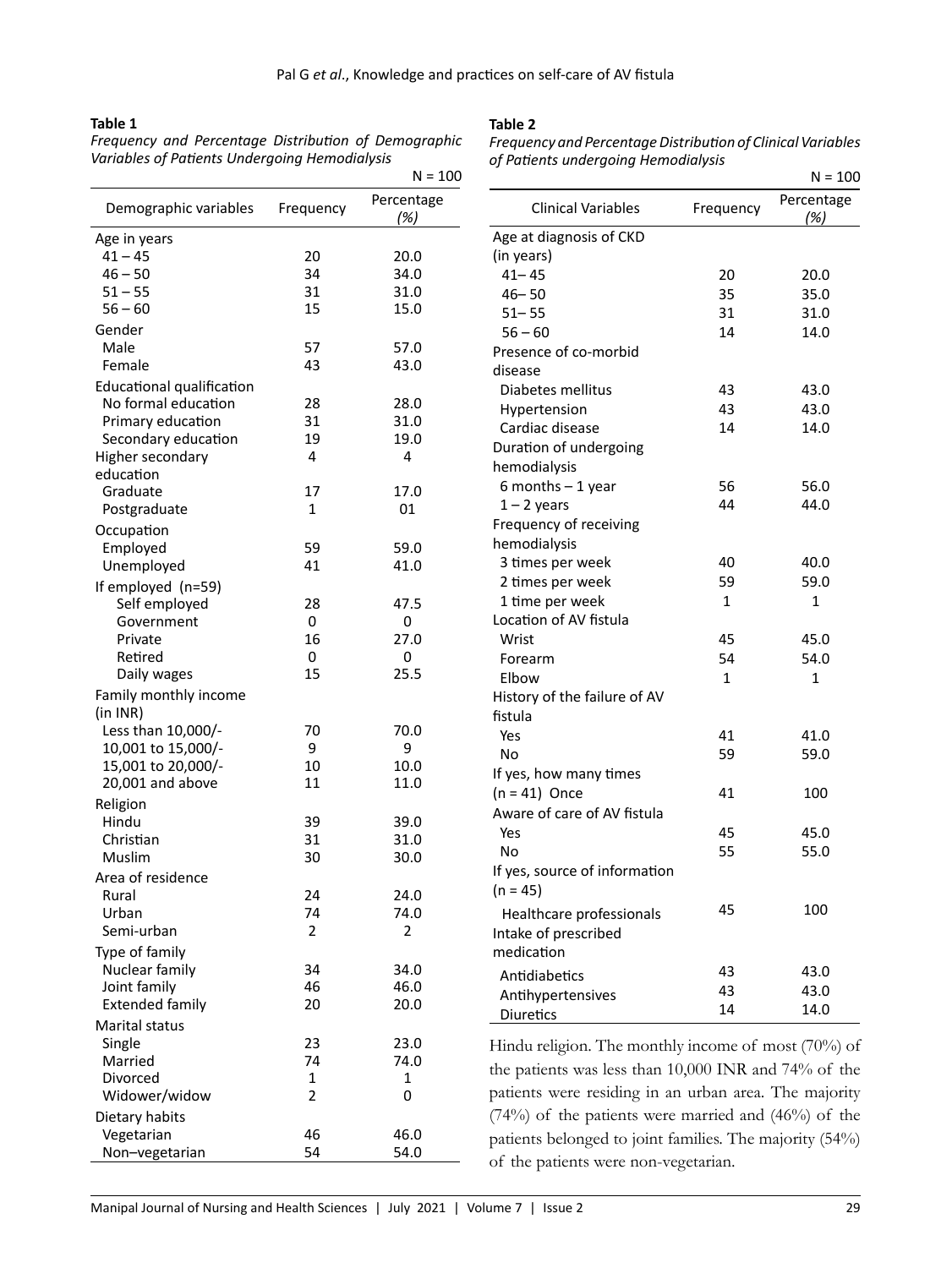Table 2 shows that most (35%) of the patients were diagnosed as CKD in the age group of 46 – 50 years and 43% of them had diabetes mellitus and hypertension and were on medications. The majority (56%) of the patients were undergoing hemodialysis for six months to one year and (59%) of the patients were receiving hemodialysis two times a week. Most (54%) of the patients had AV fistula on the forearm. Fifty-nine percent of the patients had intact AV fistula and 41% of the patients had reports of one-time failure of AV fistula. Around 45% of the patients reported that they 6 were aware of the care of AV fistula, as they received information from the healthcare professionals.

## *Assessment of Knowledge*

The knowledge was assessed using a knowledge questionnaire on self-care of AV fistula with a total score of 20. A score of 1 to 10 was considered as inadequate knowledge, 11 to 15 as moderately adequate knowledge, and 16 to 20 as adequate knowledge. The majority (94%) of the patients had inadequate knowledge and 6% of them had moderately adequate knowledge regarding self-care of AV fistula. None of them had adequate knowledge (Figure 1). The mean  $(SD)$  score for moderately adequate knowledge was 11.33  $(0.51)$  and inadequate knowledge was 6.77  $(1.89)$ .



Figure 1. Percentage distribution of level of knowledge regarding self-care of AV fistula among patients undergoing hemodialysis.

### *Assessment of Self-reported practice*

The majority (88%) of the patients had poor selfreported practice and 11% of them had moderate selfreported practice regarding self-care of AV fistula.



Only one had good self-reported practice (Figure



 $\overline{ }$ rigare In the allegram end ming are percentage allemantarion of terms or practice.<br>regarding self care of AV fistula among patients undergoing hemodialysis 1 *Figure 2.* Pie diagram showing the percentage distribution of level of practice

## *Correlation of knowledge with self-reported practice*

88 .432) between knowledge and self-reported practice There was a low negative correlation ( $r = -0.079$ ,  $p =$ towards self-care of AV fistula which was not statistically significant.

# Association of knowledge with demographic and *clinical variables*

Table 3 shows that there was a statistically significant self-care of AV fistula with demographic variables association between the level of knowledge towards such as education and area of residence and the clinical variables such as the location of AV fistula ( $p < .05$ )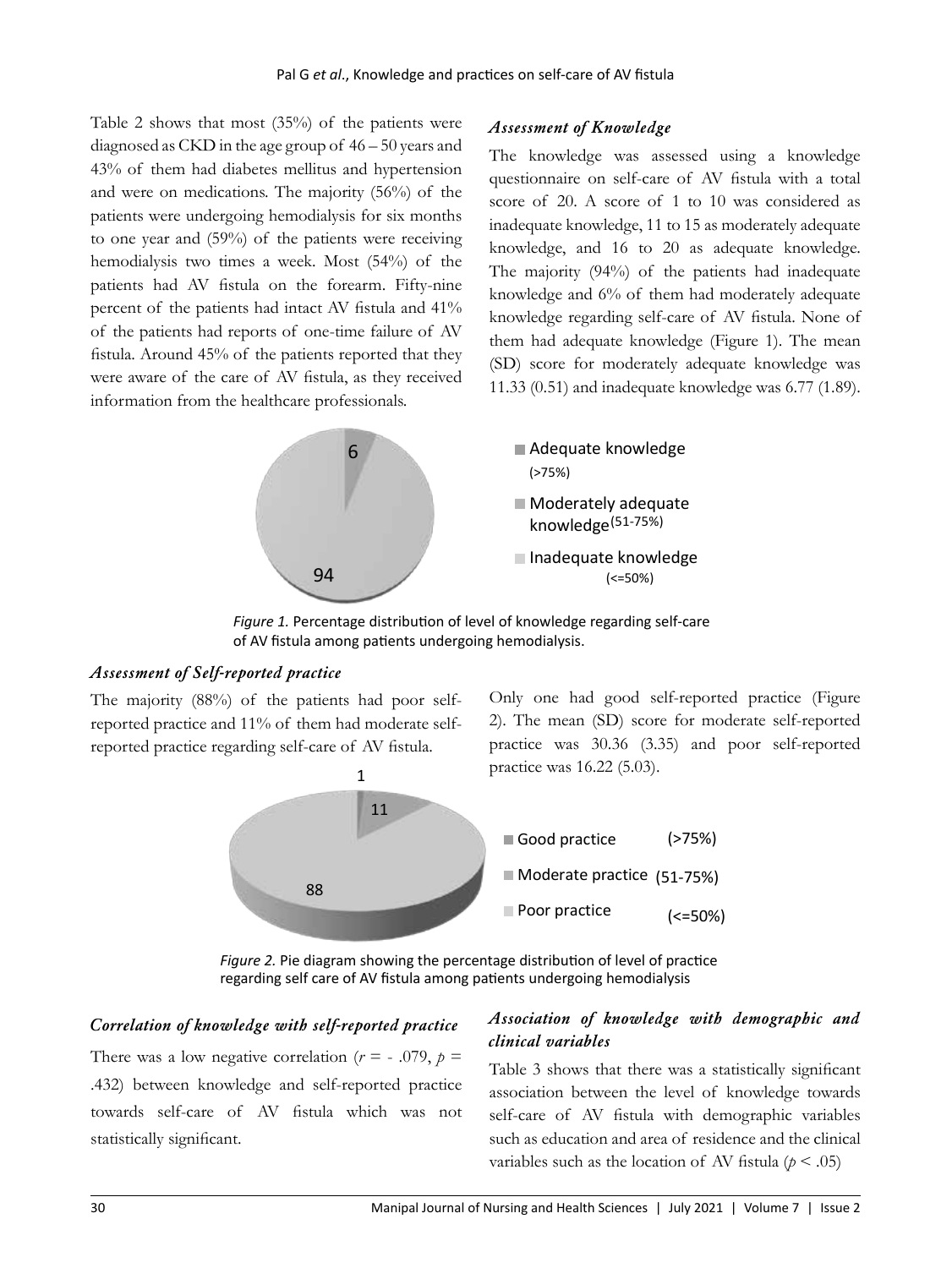### **Table 3**

*Association of Level of Knowledge regarding Self-care of AV Fistula with Demographic and Clinical Variables*

 $N = 100$ 

| ∙able<br>., |  |
|-------------|--|
|             |  |

*Association of Level of Self-reported Practice regarding Self-care of AV Fistula with Demographic and Clinical Variables*

|                | Level of<br>Knowledge |            | Chi-            |                  |  |
|----------------|-----------------------|------------|-----------------|------------------|--|
| Variables      | Moderate              | Inadequate | Square<br>Value | p-value          |  |
| Education      |                       |            |                 |                  |  |
| No formal      |                       |            |                 |                  |  |
| education      | $\mathbf{1}$          | 27         |                 |                  |  |
| Primary        |                       |            |                 |                  |  |
| education      | 2                     | 29         |                 |                  |  |
| Secondary      |                       |            |                 | .002             |  |
| education      | 0                     | 19         | 18.44           | $S^*$            |  |
| Higher         |                       |            |                 |                  |  |
| secondary      | 0                     | 4          |                 |                  |  |
| education      |                       |            |                 |                  |  |
| Graduate       | $\overline{2}$        | 15         |                 |                  |  |
| Postgraduate   | $\mathbf{1}$          | 0          |                 |                  |  |
| Area of        |                       |            |                 |                  |  |
| residence      |                       |            |                 |                  |  |
| Rural          | 2                     | 22         | 7.59            | .02<br>$S^*$     |  |
| Urban          | 3                     | 71         |                 |                  |  |
| Semi-urban     | $\mathbf{1}$          | 1          |                 |                  |  |
| Location of AV |                       |            |                 |                  |  |
| fistula        |                       |            |                 |                  |  |
| Wrist          | 2                     | 43         | 15.87           | .001<br>$S^{**}$ |  |
| Forearm        | 3                     | 51         |                 |                  |  |
| Elbow          | $\mathbf{1}$          | 0          |                 |                  |  |

*Note.*  $S^*$  = Significant at  $p < .05$ ;  $S^{**}$  = Significant at  $p < .01$ .

# *Association between self-reported practice with demographic and clinical variables*

Table 4 shows that there was a statistically significant association found between the level of self-reported practice towards self-care of AVF with demographic variables of patients such as age, educational qualification, occupation, family monthly income, and religion, and with clinical variables such as age at diagnosis of chronic kidney disease, location of AV fistula and history of failure of AV fistula at  $p < .05$ .

|                                                                                                                 |                            |                               |                                |                         | $N = 100$             |
|-----------------------------------------------------------------------------------------------------------------|----------------------------|-------------------------------|--------------------------------|-------------------------|-----------------------|
|                                                                                                                 | reported practice          | Level of self-                |                                |                         |                       |
| Variables                                                                                                       | ში<br>მ                    | Aoderate                      | ōoq                            | Chi-<br>square<br>value | o-value               |
| Age (in years)<br>41-45<br>46-50<br>51-55<br>56-60                                                              | 0<br>0<br>0<br>1           | 0<br>4<br>3<br>4              | 20<br>30<br>28<br>10           | 12.4                    | .05<br>$S^*$          |
| <b>Educational qualification</b>                                                                                |                            |                               |                                |                         |                       |
| No formal education<br>Primary education<br>Secondary education<br>Higher secondary<br>Graduate<br>Postgraduate | 0<br>0<br>1<br>0<br>0<br>0 | 1<br>7<br>0<br>0<br>2<br>1    | 27<br>24<br>18<br>4<br>15<br>0 | 20.85                   | .02<br>s*             |
| Occupation<br>Employed<br>Unemployed                                                                            | 0<br>1                     | 3<br>8                        | 56<br>32                       | 6.79                    | .03<br>$\mathsf{S}^*$ |
| Family monthly income (in INR)                                                                                  |                            |                               |                                |                         |                       |
| Less than 10,000/-<br>10,001 to 15,000/-<br>15,001 to 20,000/-<br>20,001 and above                              | 1<br>0<br>0<br>0           | 3<br>$\overline{2}$<br>5<br>1 | 66<br>7<br>5<br>10             | 20.26                   | .002<br>$S^*$         |
| Religion<br>Hindu<br>Christian<br>Muslim                                                                        | 1<br>0<br>0                | 9<br>1<br>1                   | 29<br>30<br>29                 | 11.64                   | .02<br>$S^*$          |
| Age at diagnosis of chronic kidney disease (in years)                                                           |                            |                               |                                |                         |                       |
| 41-45<br>46-50<br>51-55<br>56-60                                                                                | 0<br>0<br>0<br>1           | 0<br>4<br>3<br>4              | 20<br>31<br>28<br>9            | 13.57                   | .03<br>$S^*$          |
| Location of AV fistula<br>Wrist<br>Forearm<br>Elbow                                                             | 0<br>1<br>0                | 1<br>9<br>1                   | 44<br>44<br>0                  | 14.41                   | .006<br>s*            |
| History of the failure of AV fistula                                                                            |                            |                               |                                |                         |                       |
| Yes<br>No                                                                                                       | 0<br>1                     | 1<br>10                       | 40<br>48                       | 6.04                    | .04<br>$S^*$          |
| If yes, how many times<br>Once<br>Twice<br>More than two times                                                  | 0<br>0<br>U                | 1<br>0<br>U                   | 40<br>0<br>U                   | 6.04                    | .04<br>$S^*$          |

*Note.* S\* = Significant at *p* < .05.

0

0

More than two times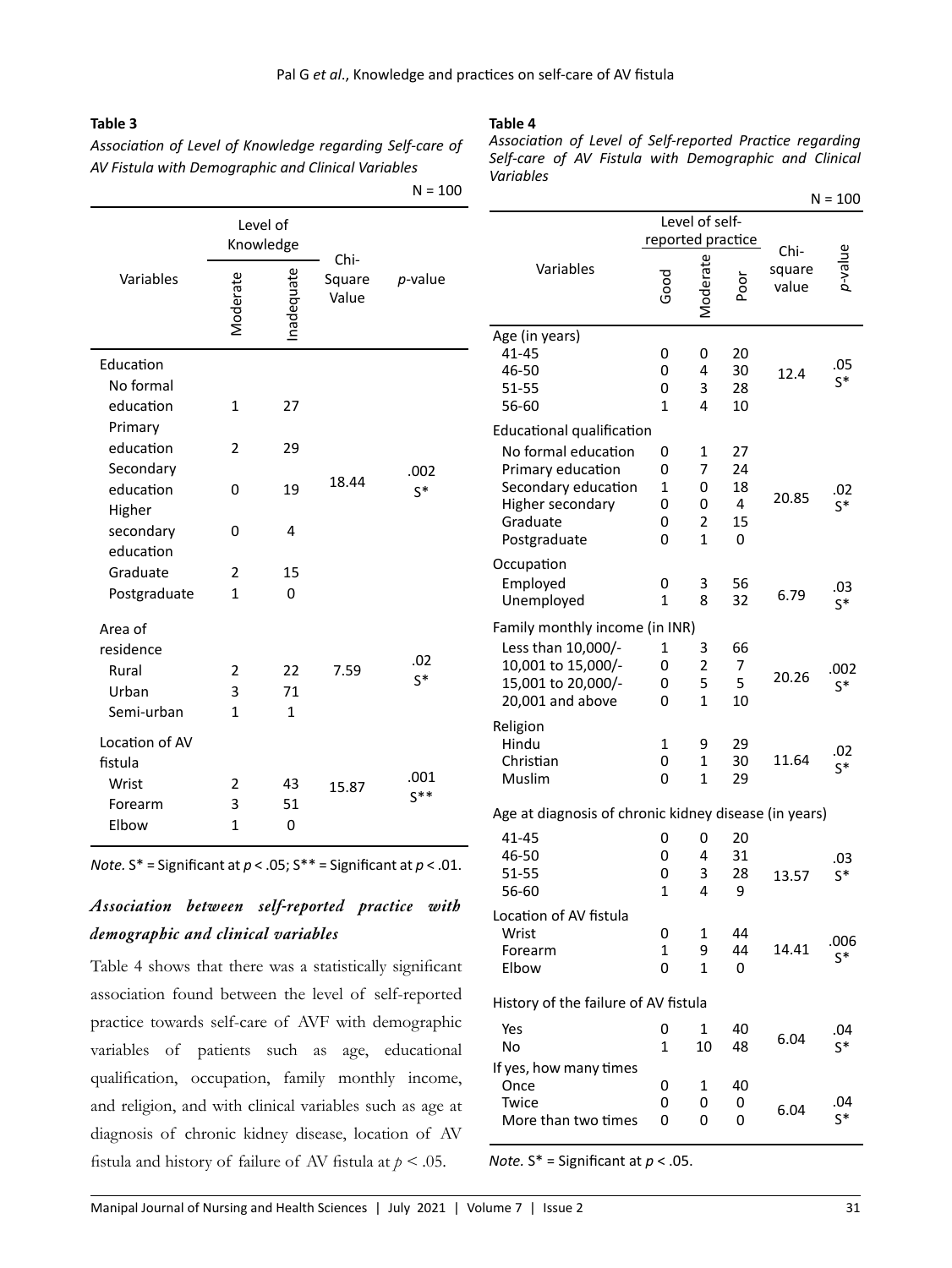# **Discussion**

The results of the study showed that the majority (94%) of the patients had inadequate knowledge and 6% of patients had moderately adequate knowledge and none of them had adequate knowledge on self-care of AV fistula. The majority (88%) of the patients had poor practice and 11% of them had moderate practice and 1% of them had a good practice. The findings of the study were supported by the study conducted by Pessoa & Linhares (2015)who reported that 97.7% of patients undergoing hemodialysis had inadequate knowledge and inadequate practice towards self-care of AVF.

The study results showed that there was a statistically significant association between the level of knowledge regarding self-care of AVF and demographic variables of patients such as education and area of residence and with clinical variables of patients such as the location of AV fistula at  $(p < .05)$ . The present study findings are consistent with the study done by Sousa et al. (2017) who reported that there was a significant association between the level of knowledge regarding self-care behaviour of AV fistula and location of AVF  $(p < .05)$ .

The study findings showed a statistically significant association of level of self-reported practice towards self-care of AVF with demographic variables such as age, educational qualification, occupation, family monthly income, and religion and with selected clinical variables such as age at diagnosis of chronic kidney disease, location of AV fistula, history of failure of AV fistula ( $p < .05$ ). The results were consistent with the study findings of Kasthuri et al. (2017) who reported that there is a significant association between selfcare practice of AV fistula and age, education status, occupation, monthly income ( $p < .05$ ). This indicates that as the age of the patient increases, their level of practice also improves. It also revealed that irrespective of the educational status, the level of practice towards self-care of AV fistula was poor. Another study conducted by Mangrule (2017) also showed a significant association between self-care practice on AV fistula and history of failure of AV fistula ( $p < .05$ ).

The investigator did not face any difficulties during the study. The study could be replicated to a larger

population and their lived-in experiences with AVF undergoing hemodialysis can be studied. Further studies should explore the difficulties in adhering to the self-care practices among patients undergoing hemodialysis and incorporate innovative strategies to enhance the knowledge and practice of self-care of AVF among patients undergoing hemodialysis.

## **Conclusion**

The study findings showed that most of the patients had inadequate knowledge and poor practice despite undergoing dialysis for one to two years. There was no correlation between knowledge and self-reported practice towards self-care of AVF. The study findings gave an insight to the investigator about the knowledge and practice regarding self-care of AVF among patients undergoing hemodialysis. There is a need to enhance health literacy using various innovative strategies to enrich the knowledge and practice regarding self-care of AVF among patients undergoing hemodialysis.

Source of support: None

Conflict of interest: None declared

Source of support in the form of grants: None

## **References**

- Kasthuri, S., Nivitha, V., James, J., & Sugunakumari, S. (2017). A study to assess the self-care practice on AV fistula among patients undergoing hemodialysis in a selected hospital at Kelambakkam, Kanchipuram District, Tamilnadu, India. Global *Journal for Research Analysis*, 6(8), 60-61. https:// www.worldwidejournals.com/globaljournalfor-research-analysis-GJRA/fileview/ August\_2017\_1502788484\_\_21.pdf
- Mangrule, P. R. (2017). A study to identify the learning needs of patients undergoing hemodialysis and prepare and evaluate the effectiveness of selfinstructional module for home management of patients. *Int. J. Nur. Edu. and Research*, 5(2), 131-135. doi: 10.5958/2454-2660.2017.00027.8
- Pessoa, N. R. C., & Linhares, F. M. P. (2015). Hemodialysis patients with arteriovenous fistula: knowledge, attitude and practice. *Escola Anna Nery Revista de Enfermagem*, 19(1), 73-79. doi: 10.5935/1414-8145.20150010